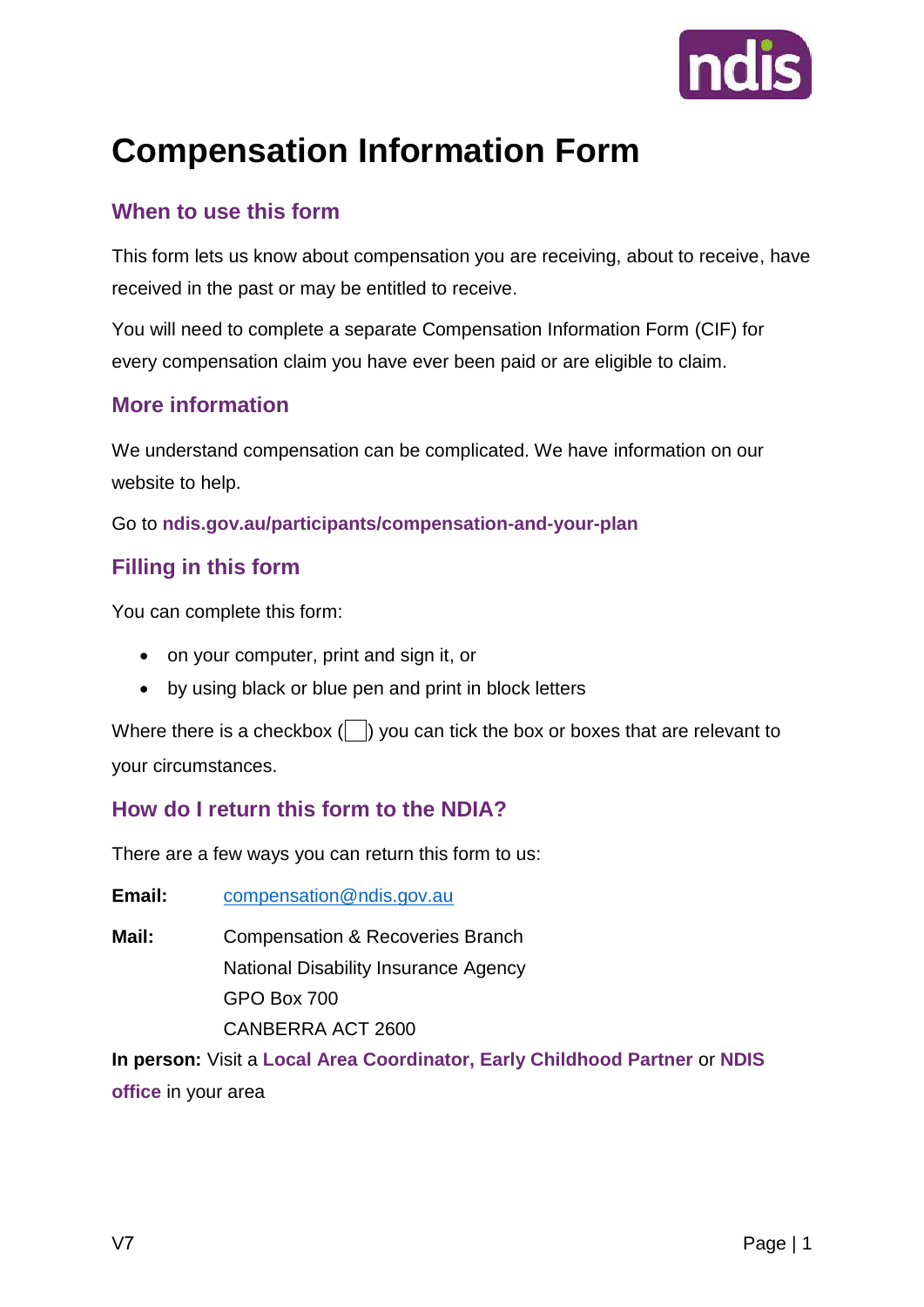

#### **We're here to help**

If you need any help completing this form we can help:

#### **By phone**

- NDIS National Contact Centre **1800 800 110**
- TTY users **1800 555 677**
- Speak and Listen users **1800 555 727**
- To speak to us in your language, please call **131 450** and ask to speak to the NDIA on 1800 800 110

#### **Online**

- Internet Relay Users: **relayservice.gov.au**
- Compensation inbox: **[compensation@ndis.gov.au](mailto:compensation@ndis.gov.au)**
- NDIS website: **ndis.gov.au**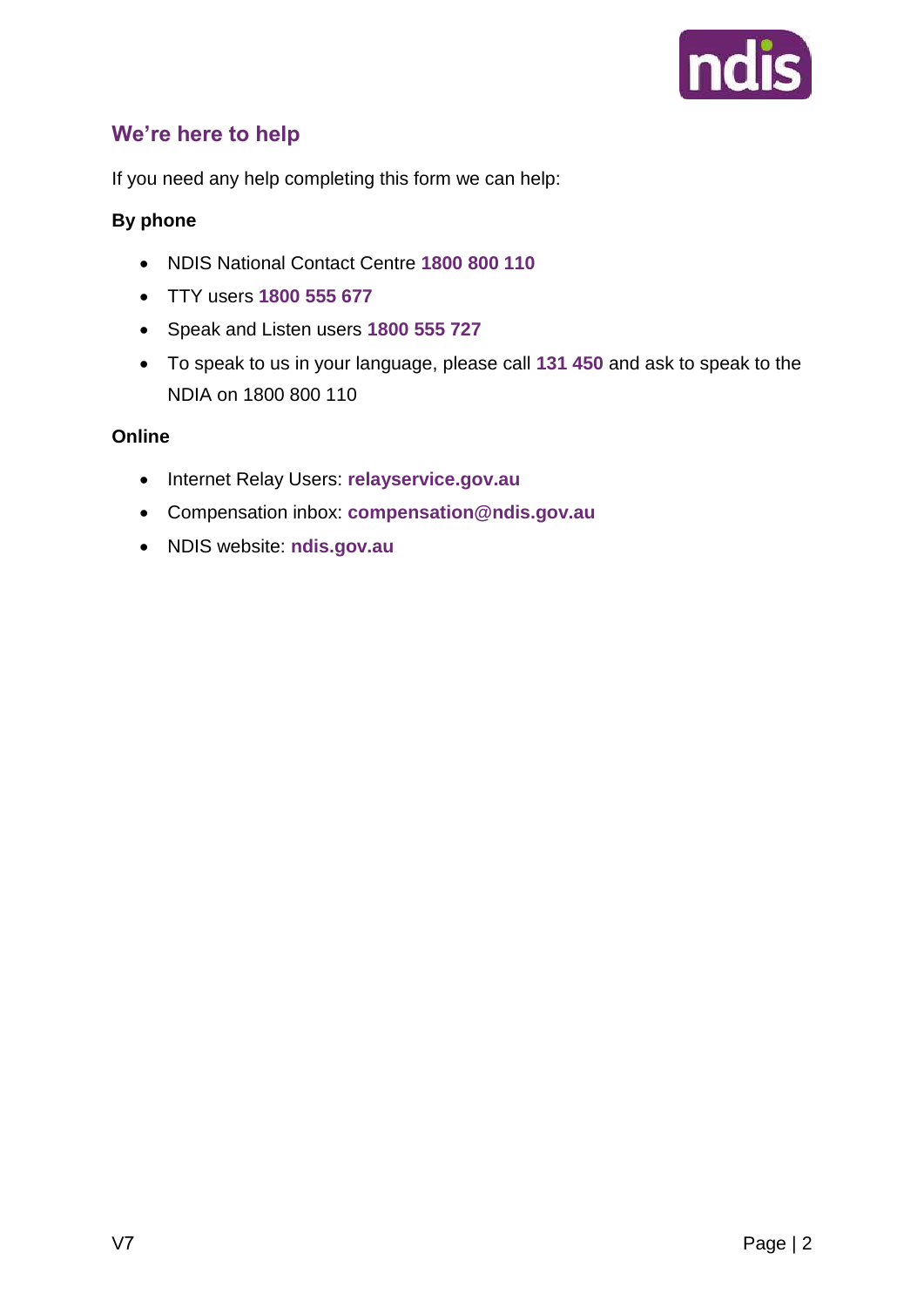

### Part A - Participant or prospective participant details

| <b>First Name</b>      |  |
|------------------------|--|
| <b>Middle Name</b>     |  |
| <b>Family Name</b>     |  |
| Date of birth          |  |
| NDIS number (if known) |  |

### Part B - Parent, legal guardian or legal representative to complete

Fill out this section if you are completing this form on behalf of:

- a person under 18 years for whom you have parental responsibility, or
- a person for whom you are a legal guardian or legal representative.

| 1. | What is your relationship to the participant or prospective<br>participant?       |                                                                | (please select) |
|----|-----------------------------------------------------------------------------------|----------------------------------------------------------------|-----------------|
|    | Power of attorney – please provide a copy                                         |                                                                |                 |
|    | Court, tribunal, guardianship, or administration order – please<br>provide a copy |                                                                |                 |
|    | Plan nominee                                                                      |                                                                |                 |
|    |                                                                                   | Parent (only if the participant is a child under 18 years old) |                 |
| 2. | Details of authorised person                                                      |                                                                |                 |
|    | Name                                                                              |                                                                |                 |
|    | Date of birth                                                                     |                                                                |                 |
|    | <b>Address</b>                                                                    |                                                                |                 |
|    | Phone number                                                                      |                                                                |                 |
|    | Email                                                                             |                                                                |                 |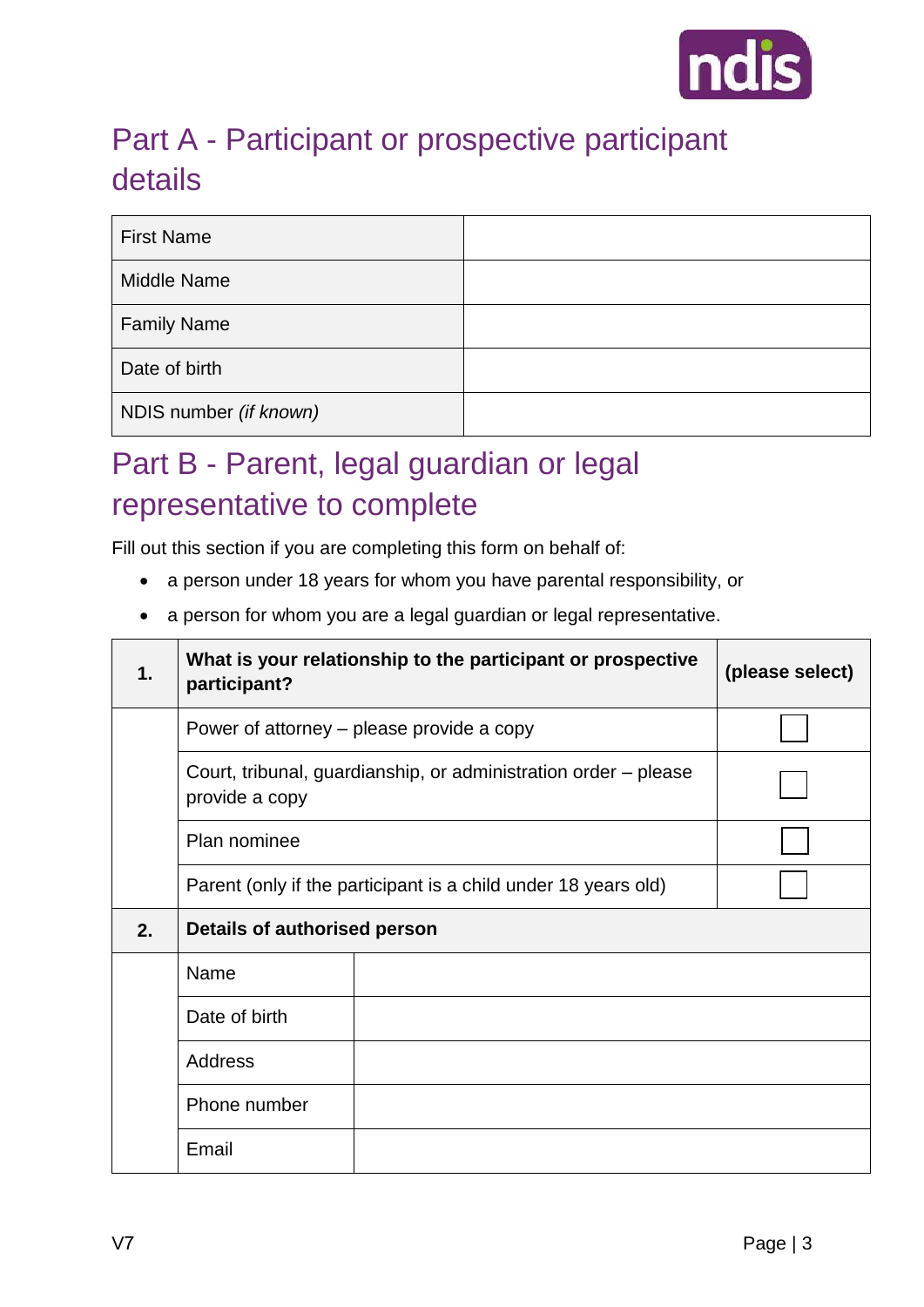

| 3. | Authorised organisation details (if applicable) |  |
|----|-------------------------------------------------|--|
|    | <b>Organisation Name</b>                        |  |
|    | <b>ABN</b>                                      |  |

# Part C – Your Injury

| 4. | Where did the injury occur?                   | (please select) |
|----|-----------------------------------------------|-----------------|
|    | New South Wales (NSW)                         |                 |
|    | Victoria (Vic.)                               |                 |
|    | Queensland (QLD)                              |                 |
|    | Western Australia (WA)                        |                 |
|    | South Australia (SA)                          |                 |
|    | Tasmania (Tas.)                               |                 |
|    | <b>Australian Capital Territory (ACT)</b>     |                 |
|    | Northern Territory (NT)                       |                 |
|    | Other country (please specify)                |                 |
|    |                                               |                 |
|    |                                               |                 |
| 5. | Date of injury                                |                 |
| 6. | Please describe your injury in the box below? |                 |
|    | Description of injury:                        |                 |
|    |                                               |                 |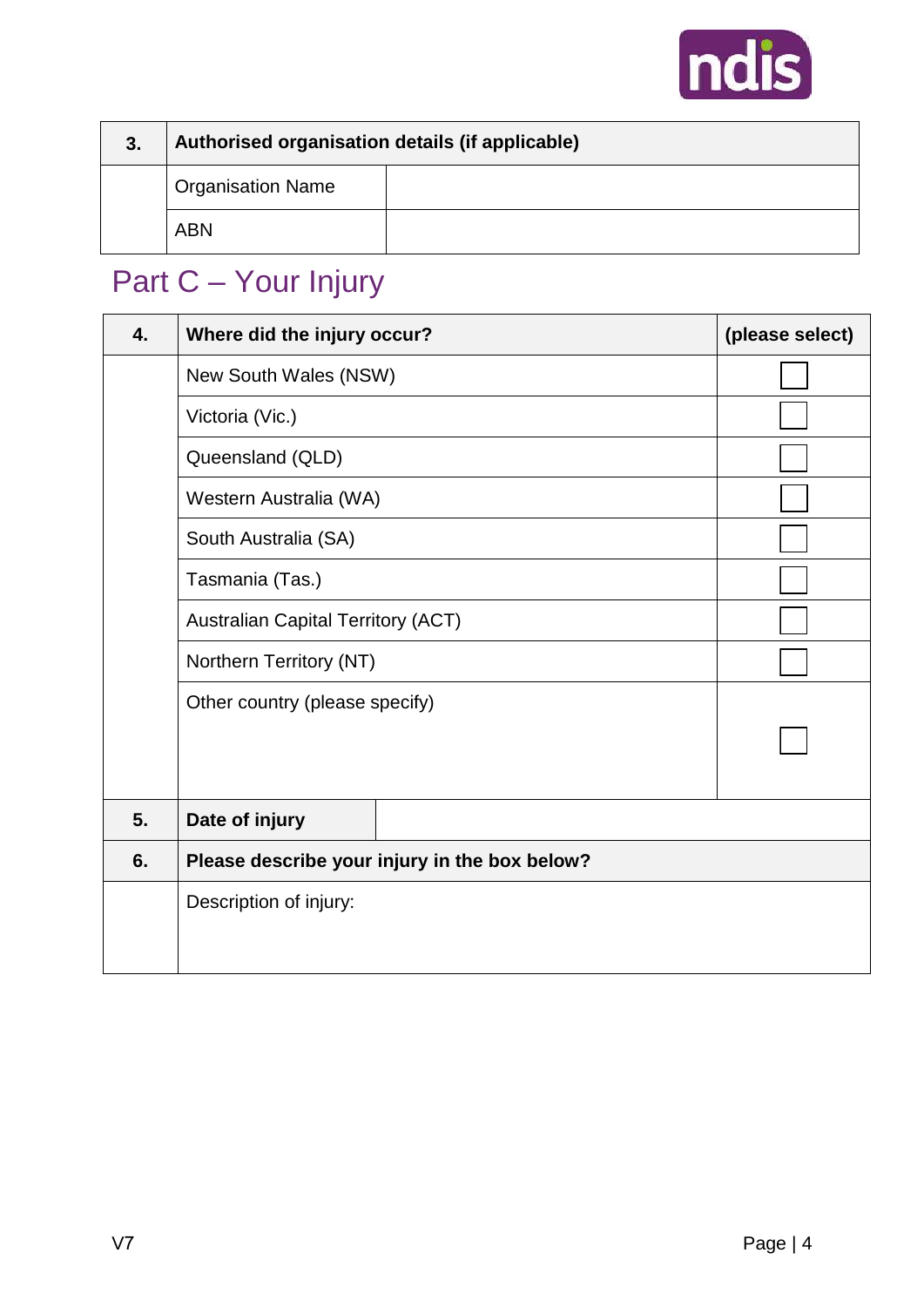

# Part D - Your Compensation Claim

| 7.  | What stage is your compensation claim at?              | (please select) |
|-----|--------------------------------------------------------|-----------------|
|     | No claim made – go to Part G                           |                 |
|     | Advised not to make a claim – go to Part G             |                 |
|     | Started but not finished – go to question 8            |                 |
|     | Finished – claim was successful – go to question $8$   |                 |
|     | Finished – claim was unsuccessful – go to question 12  |                 |
| 8.  | Do you have a legal representative?                    | (please select) |
|     | $Yes - go to question 9$                               |                 |
|     | $No - go to question 10$                               |                 |
| 9.  | Who is your legal representative?                      |                 |
|     | Name                                                   |                 |
|     | Company or organisation name                           |                 |
|     | <b>Address</b>                                         |                 |
|     | Phone                                                  |                 |
|     | Email                                                  |                 |
| 10. | What type of compensation has been or will be claimed? | (please select) |
|     | Motor vehicle accident                                 |                 |
|     | <b>Workers Compensation</b>                            |                 |
|     | <b>Medical Negligence</b>                              |                 |
|     | <b>Public Liability</b>                                |                 |
|     | Criminal Injuries / Victims Compensation               |                 |
|     | Sporting Injury                                        |                 |
|     | Other (please provide details)                         |                 |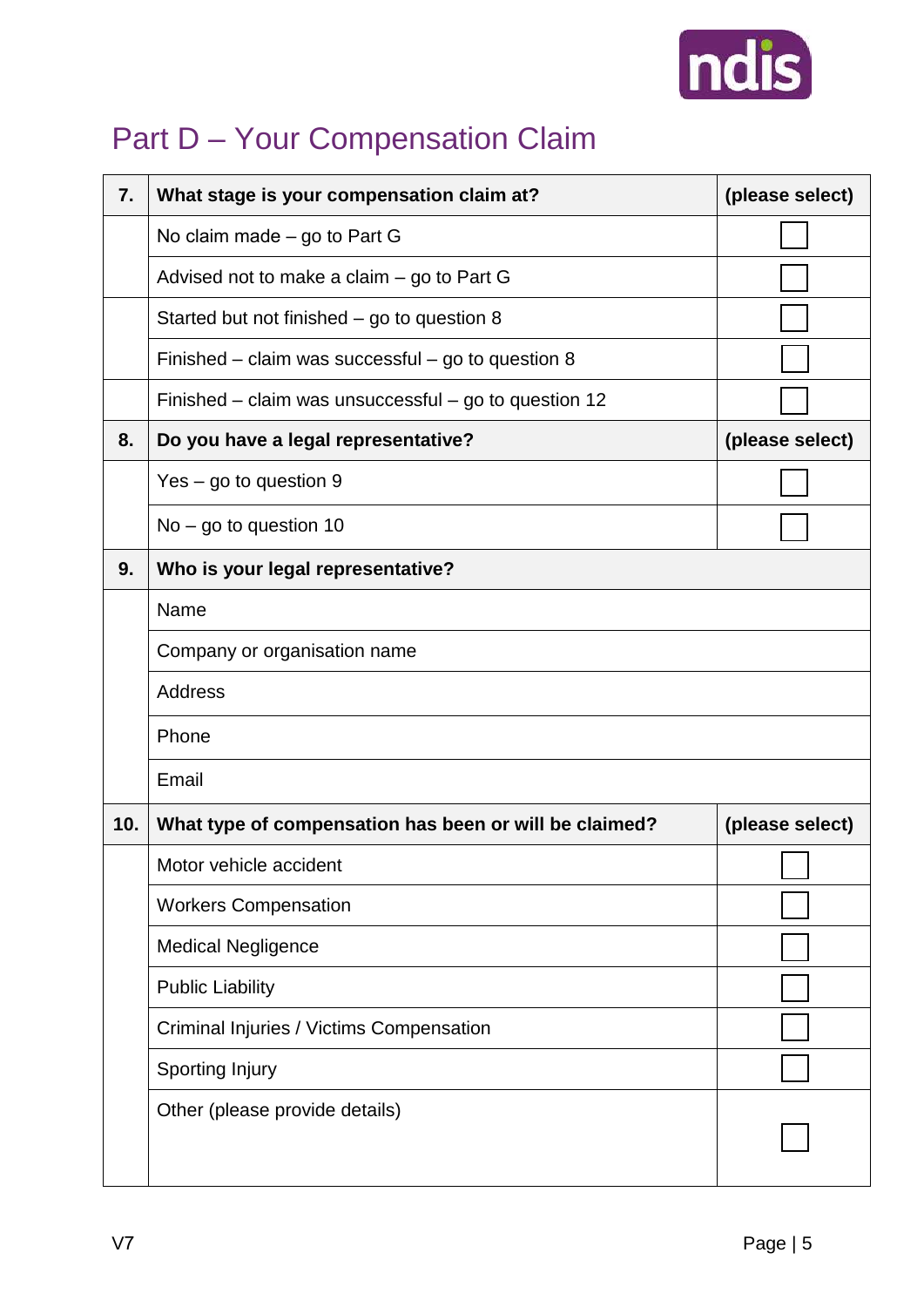

| 11. | Who is the compensation payer? (if you need more space,<br>attach separate sheet with details) |                 |
|-----|------------------------------------------------------------------------------------------------|-----------------|
|     | 1) Name                                                                                        |                 |
|     | Address                                                                                        |                 |
|     | Phone                                                                                          |                 |
|     | Email                                                                                          |                 |
|     | 2) Name                                                                                        |                 |
|     | Address                                                                                        |                 |
|     | Phone                                                                                          |                 |
|     | Email                                                                                          |                 |
| 12. | If your claim was unsuccessful - why? (please provide<br>documentation)                        | (please select) |
|     | Advised the claim was unlikely to succeed                                                      |                 |
|     | Insurer denied the claim                                                                       |                 |
|     | Mediation/court decision                                                                       |                 |
|     | I had insufficient supports to proceed (please provide details):                               |                 |
|     |                                                                                                |                 |
|     |                                                                                                |                 |
| 13. | Do you or have you received ongoing supports from a service<br>other than the NDIS?            | (please select) |
|     | Yes - please provide documents                                                                 |                 |
|     | <b>No</b>                                                                                      |                 |

### Part E – Claim finalised

| 14. | When did your claim finalise? |  |
|-----|-------------------------------|--|
|     | (please provide evidence)     |  |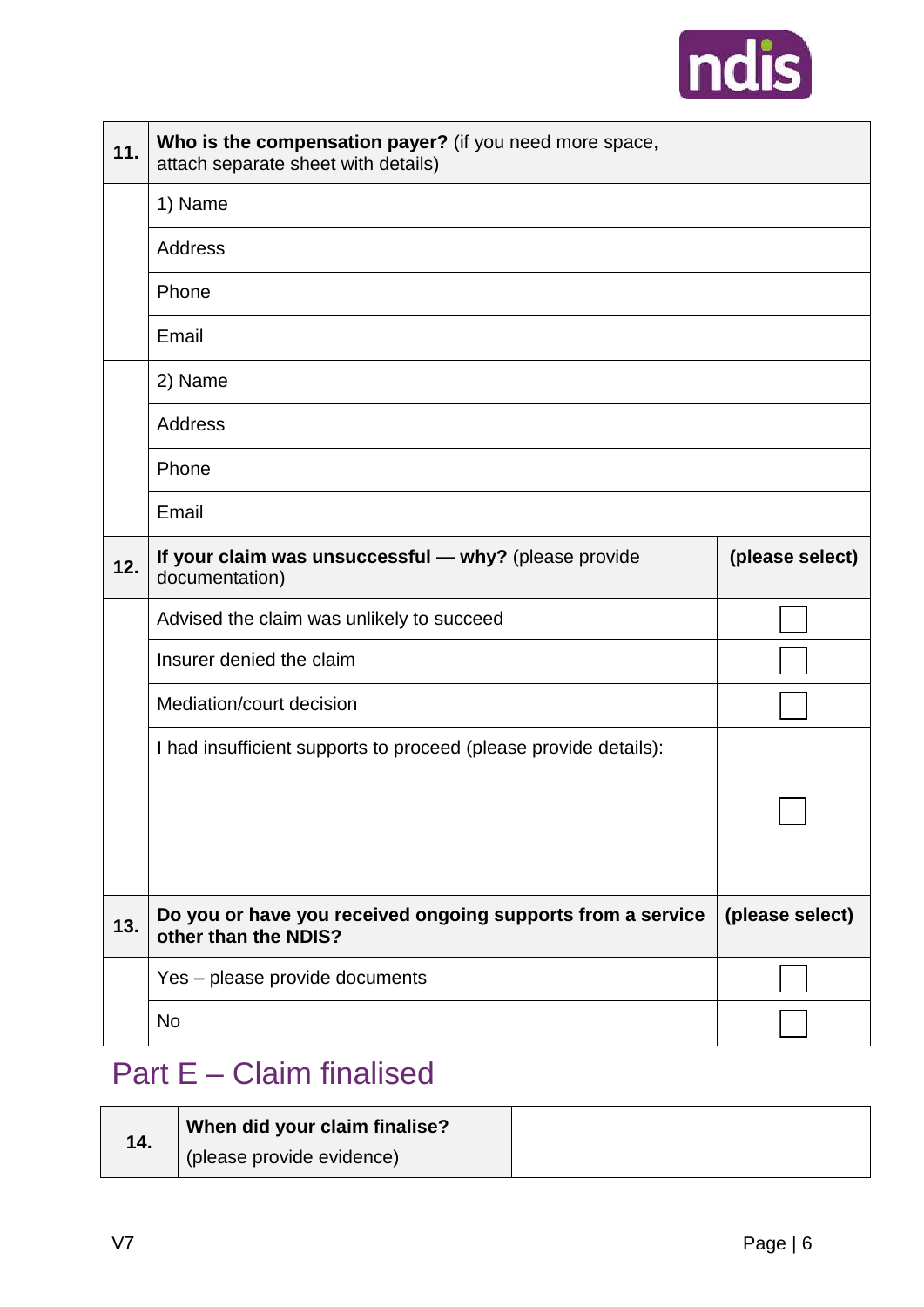

| 15. | Did you receive a lump sum payment?                                                       |  | (please select) |
|-----|-------------------------------------------------------------------------------------------|--|-----------------|
|     | $Yes - go to 16$                                                                          |  |                 |
|     | $No - go to 17$                                                                           |  |                 |
| 16. | What was the amount of your lump<br>sum payment?<br>\$<br>(please provide evidence)       |  |                 |
| 17. | Did you receive any periodic payments                                                     |  | (please select) |
|     | Yes                                                                                       |  |                 |
|     | <b>No</b>                                                                                 |  |                 |
| 18. | Was any part of the payment for:<br>(please provide documents)                            |  | (please select) |
|     | Past medical expenses                                                                     |  |                 |
|     | Future medical expenses                                                                   |  |                 |
|     | Past care and/or supports                                                                 |  |                 |
|     | Future care and/or supports                                                               |  |                 |
| 19. | Was the lump sum reduced because you were partially at<br>fault?                          |  | (please select) |
|     | Yes - please provide documents                                                            |  |                 |
|     | No                                                                                        |  |                 |
| 20. | Were you subject to a Centrelink preclusion period<br>because of your compensation claim? |  | (please select) |
|     | Yes - please provide documents                                                            |  |                 |
|     | <b>No</b>                                                                                 |  |                 |
| 21. | Has Centrelink or Medicare received any repayments from<br>your compensation payment?     |  | (please select) |
|     | <b>No</b>                                                                                 |  |                 |
|     | Yes, Centrelink – please provide documents                                                |  |                 |
|     | Yes, Medicare – please provide documents                                                  |  |                 |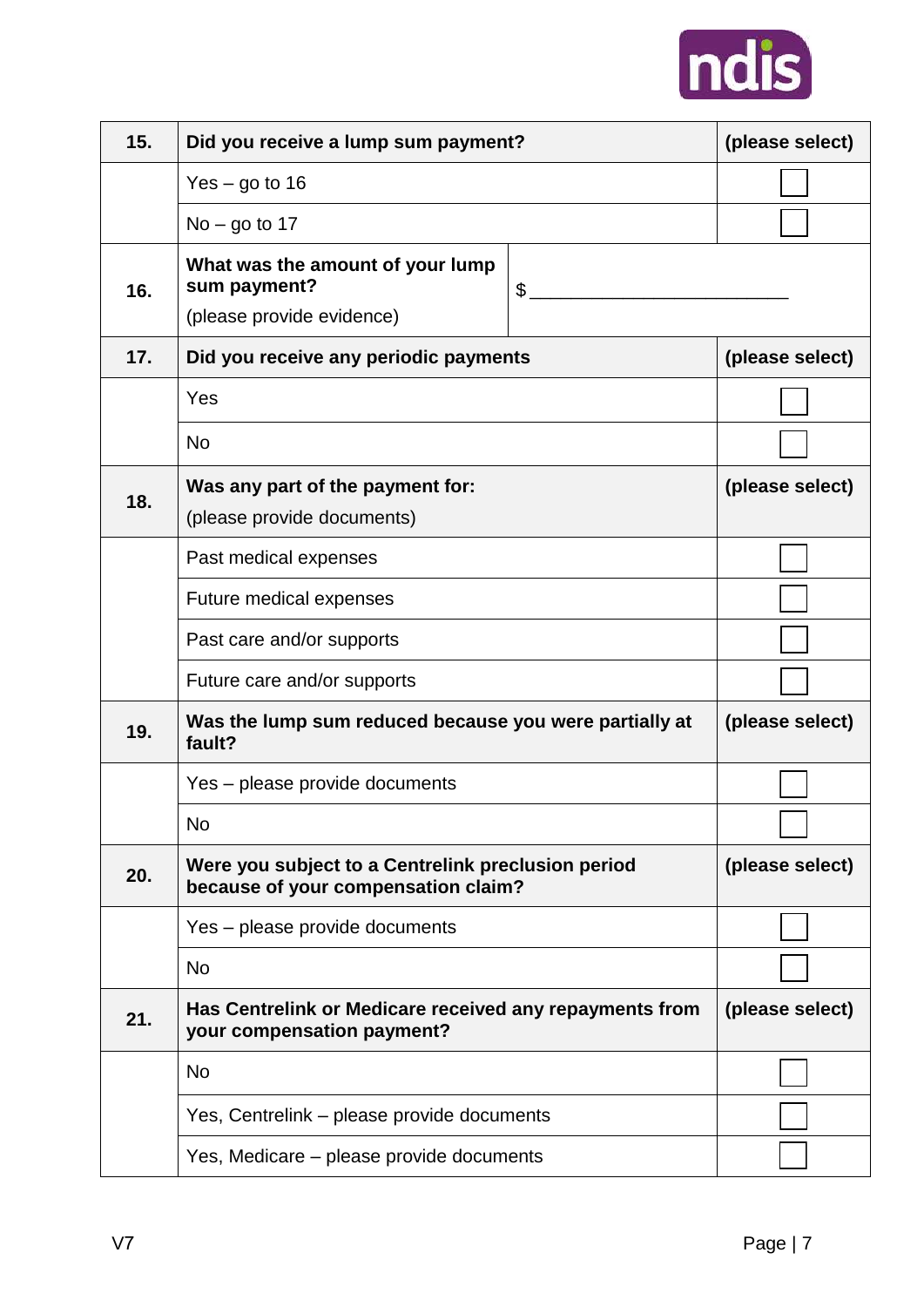

### Part F — Pre Existing Impairment or Disability

| 22. | Did you have an impairment or disability before this injury<br>or accident? | (please select) |
|-----|-----------------------------------------------------------------------------|-----------------|
|     | $Yes - go to question 23$                                                   |                 |
|     | No - go to Part H                                                           |                 |
| 23. | Did your care needs change because of the injury or<br>accident?            | (please select) |
|     | Yes - please provide documents                                              |                 |
|     |                                                                             |                 |

#### Part G – No claim made

| 24. | Have you sought advice for your injury?                         | (please select) |
|-----|-----------------------------------------------------------------|-----------------|
|     | Yes - please provide documents                                  |                 |
|     | No - go to question 25                                          |                 |
| 25. | Why have you not made a claim for compensation for your injury? |                 |
|     | Claim not made because:                                         |                 |
|     |                                                                 |                 |
|     |                                                                 |                 |
| 26. | What type of event caused your injury or accident?              | (please select) |
|     | Motor vehicle accident                                          |                 |
|     | <b>Workers Compensation</b>                                     |                 |
|     | <b>Medical Negligence</b>                                       |                 |
|     | <b>Public Liability</b>                                         |                 |
|     | Criminal Injuries/Victims Compensation                          |                 |
|     | <b>Sporting Injury</b>                                          |                 |
|     | Other (please specify):                                         |                 |